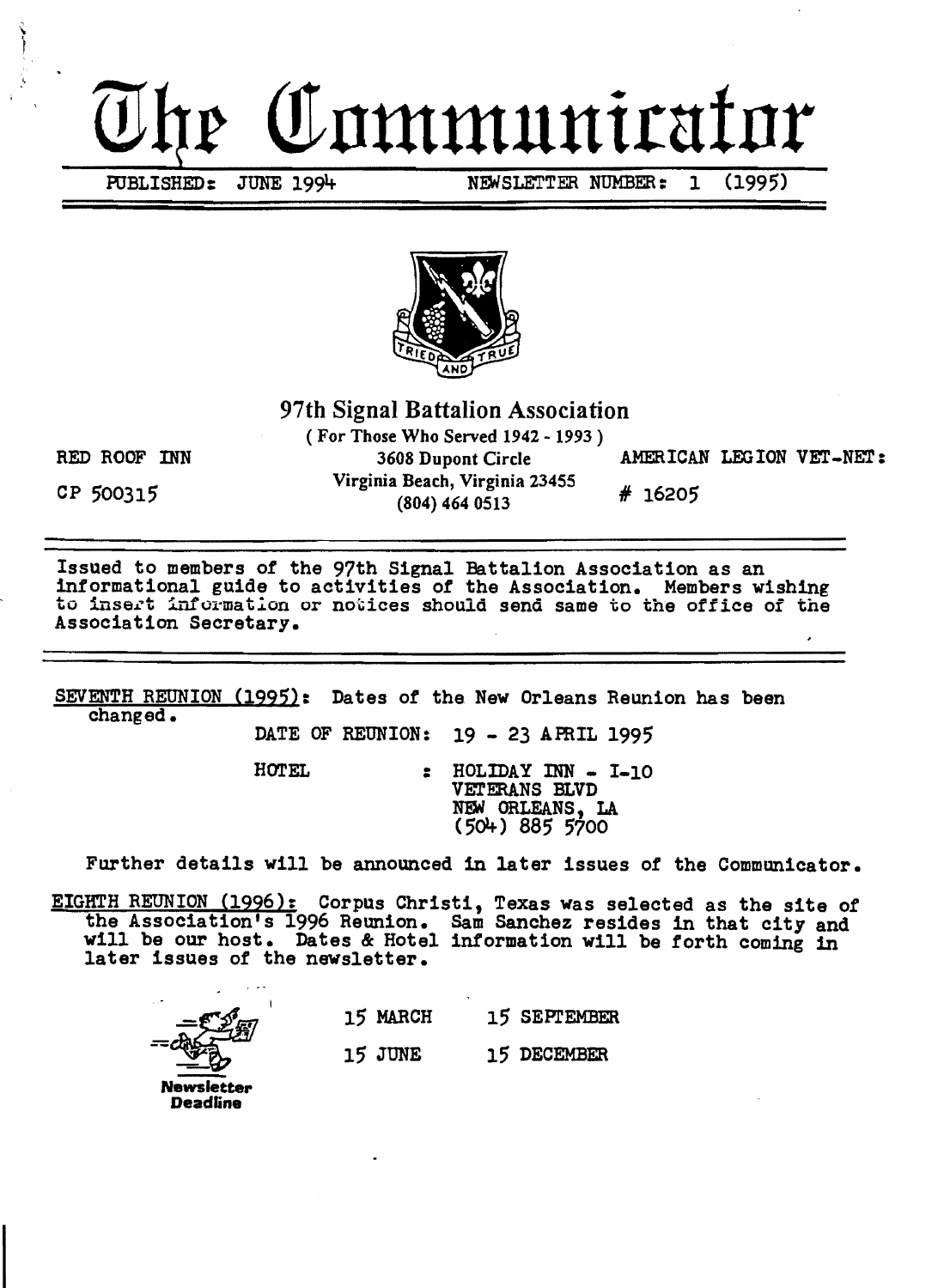TUCSON REUNION: Success is the only word to describe the results of the Tucson Reunion hosted by DON & JANE ADAMS. Upon arrival until departure the agenda went like clockwork. Only good and pleasing remarks were heard trom those attending.

We deeply appreciate all the hard work that DON & JANE put into making this reunion one *ot* the very best we have had. Don has stated in a whisper that from now on he will enjoy the reunions and not be involved with the hosting. As this reunion Was the second that DON has been a part *ot,* we can see his point.

A total of 142 persons attended the banquet on Friday evening. The meal was well prepared and served in an outstanding manner. No complaints were received relative to this tunction.

The Group Breakfast was attended by over 60 persons. One *ot* our members stated that the cook preparing the SOS evidently never served in the military. All present agreed, as the SOS was not up to 97th Signal Battalion standards. (MESS SERGEANT SNYDER I WHERE ARE YOU?)

Above all we had a great reunion.

ASSOCIATION RAFFLE; Association members supported the rattle in the 97th manner. Sufficient tunds were generated to purchase the National Colors & Battalion Banner with Battle Streamers plus Staffs & Bases.

The winning tickets drawn and prizes awarded are:

| TICKET # | <b>PRIZE</b>  | <b>WINNER</b> |
|----------|---------------|---------------|
| 06       | \$50.00 CASH  | DON ADAMS     |
| 522      | VCR.          | VIC GORLINSKY |
| 1712     | <b>JUICER</b> | DON ADAMS     |
| 2589     | CD PLAYER     | MIKE DONOFRIO |

The Association wishes to thank all members that participated in this project. As is often heard, "Give the job to a former 97th member and it will be done". What a great group of people to be associated with.

- MINI-REUNION-MARION. INDIANA 29-30 SEP & 10CT  $94$ : JACK & SUE GROSE has volunteered to act as coordinator for a MINI-REUNION in their home town of MARION, INDIANA on 29 SEP - 1 OCT 94. Additional information an registration form is included in this newsletter. This is an opportune time tor members that reside in the mid-west and have never attended a reunion to join us for a grand ole time *ot* comradeship and enjoyment. Lets have a large turnout.
- SIGNAL CORPS ANNIVERSARY: Association President John Truffa intends to be at the celebration *ot* the Signal Corps Anniversary on 24-2; June 1994 at Fort Gordon, Georgia. An informational report on his visit will be forthcoming in the next issue of the newsletter.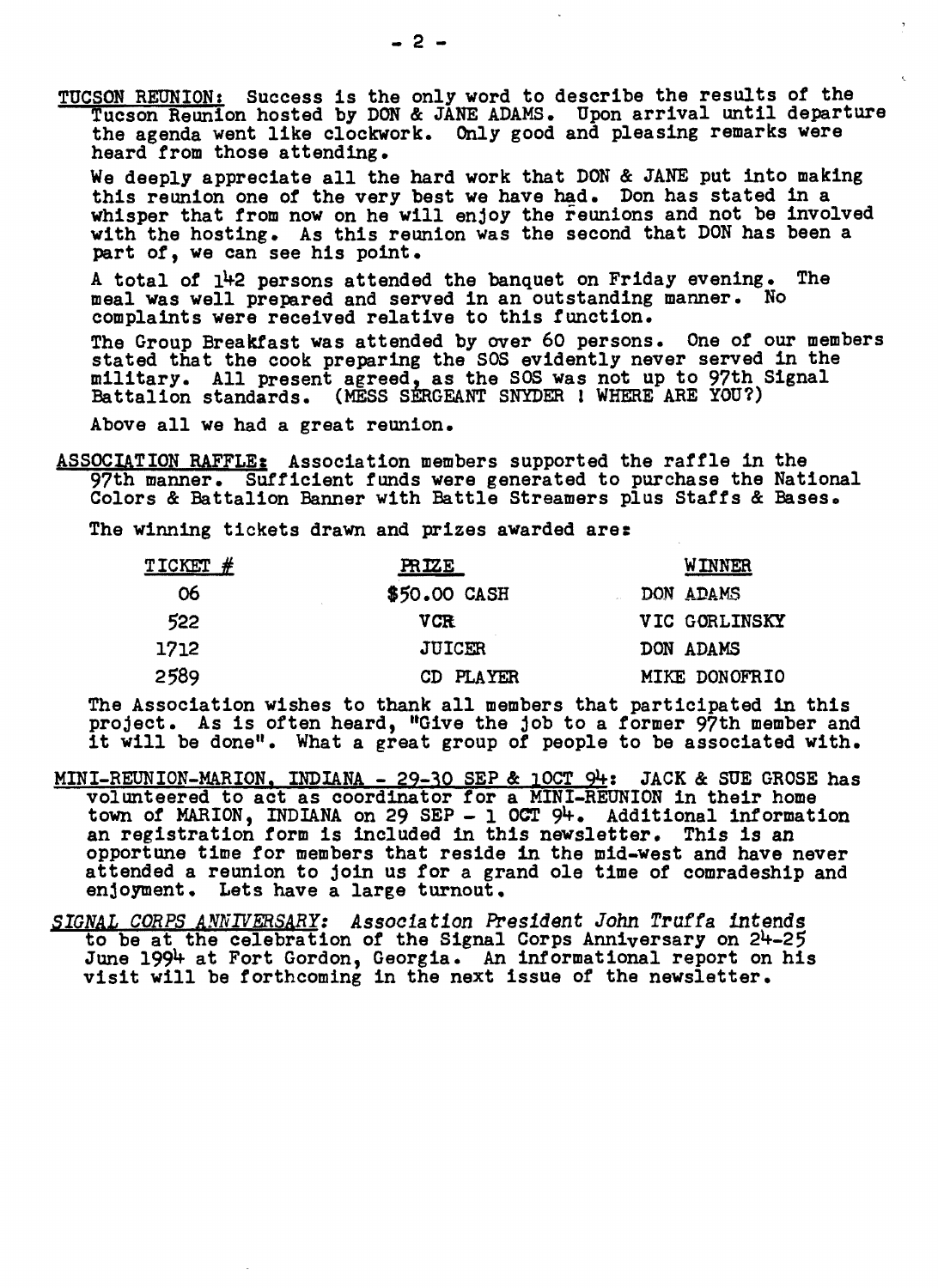ADDITIONS TO ROSTER: ADD BELCW NAMES TO YOUR MEMBERSHIP ROSTER.

Emilio F. Bandiero 1850 Ferry Street  $E$ ugene, OR 97401 503 687 0485 56-58 WOC, CXR

George B. Turner Ellen Turner PO Box 5033 Sun City West, AZ 85375<br>602 546 9218 68-70  $602$   $546$   $9218$ Hqs Co, Crypto

James W. Lloyd<br>Louise H. <del>L</del>loyd<br>110 Maplewood Ave SW Millegeville, GA 31061 912 453 7446 59-64 Co A, VHF/CXR

Sgt Ronald D. Saunders Roxanne Saunders 2957 Bridgeport Drive Augusta, GA 30909 706 869 8888 91-93

Brantley H. Finch Porn Finch 1708 Kimberlin Hgts Rd Knoxville, TN 37920 615 579 7948 54-57<br>Co A, Cuba Det

James D. Drake Sandra Drake 210 Chinook Court Newport News, VA 23602<br>804 877 6948 73-77 804 877 6948 Co A

#### LAST RETREAT

| James L. Ford          | Apr $94$      |  |
|------------------------|---------------|--|
| William M. Hauser      | $4$ Oct 82    |  |
| John Malmbers          | $7$ Apr $84$  |  |
| <b>Francis Garlisi</b> | 27 Jan 61     |  |
| <b>James Lawrence</b>  | 18 Feb 68     |  |
| John Straub            | $24$ May $85$ |  |

David C. Cope Monica Cope 377 Continental Crt Newbury Park, CA 91320 805 498 4106 6;-67

Donald Schneider 495 West Lake Honeoye,  $NY$   $14471$ 

Andre Arceneaux 306 State Street Lafayette, LA 70506

William N. Coffey<br>Jane Coffey<br>9 Courtland Drive Ballstron Lake, NY 12019 45-46

Bad Off & Adj

Robert N. Dawson 1818 Evergreen Park SW Apt D-19 Olympia, WA 98502-5877  $VHF$  50-53

#### CHANGES, DELETIONS ETC, TO ROSTER:

#### CHANGE OF ADDRESS

706 282 01+66 Paul C. Carpenter

Americus, GA 31709

Nathan G. Hamrick Mrs Ethel P DeGlas<br>307 Willowdell Dr 414 Highland St 414 Highland St<br>Pulaski, TN 38428 Toccoaj GA 30577 Pulaski, TN 38428

Paul C. Carpenter<br>Mrs Dorothy Swiger 6304 Chiswick Park<br>2001 S. Lee St Williamsburg, VA 2 Williamsburg, VA 23188<br>Harrwei LawRewce *J6S-* 0/&0'" c:tEJ: SICK CALL *MERRIT ISLAND* 74 32952

MEMBERS

Buddy Beane - Lou Nava- Gil DeShetler Bob Strunk - Tom Sharkey- Bill Hull Lawrence Tolley-

While attending the Tucson reunion LOU NAVA became ill and was admitted to local hosp-<br>ital. LOU & DOT wish to thank all that helped in taking care of matters for their stay & return to Georgia. LOU is feeling much better now and is looking forward in vieing BILL CARR for the golfing title.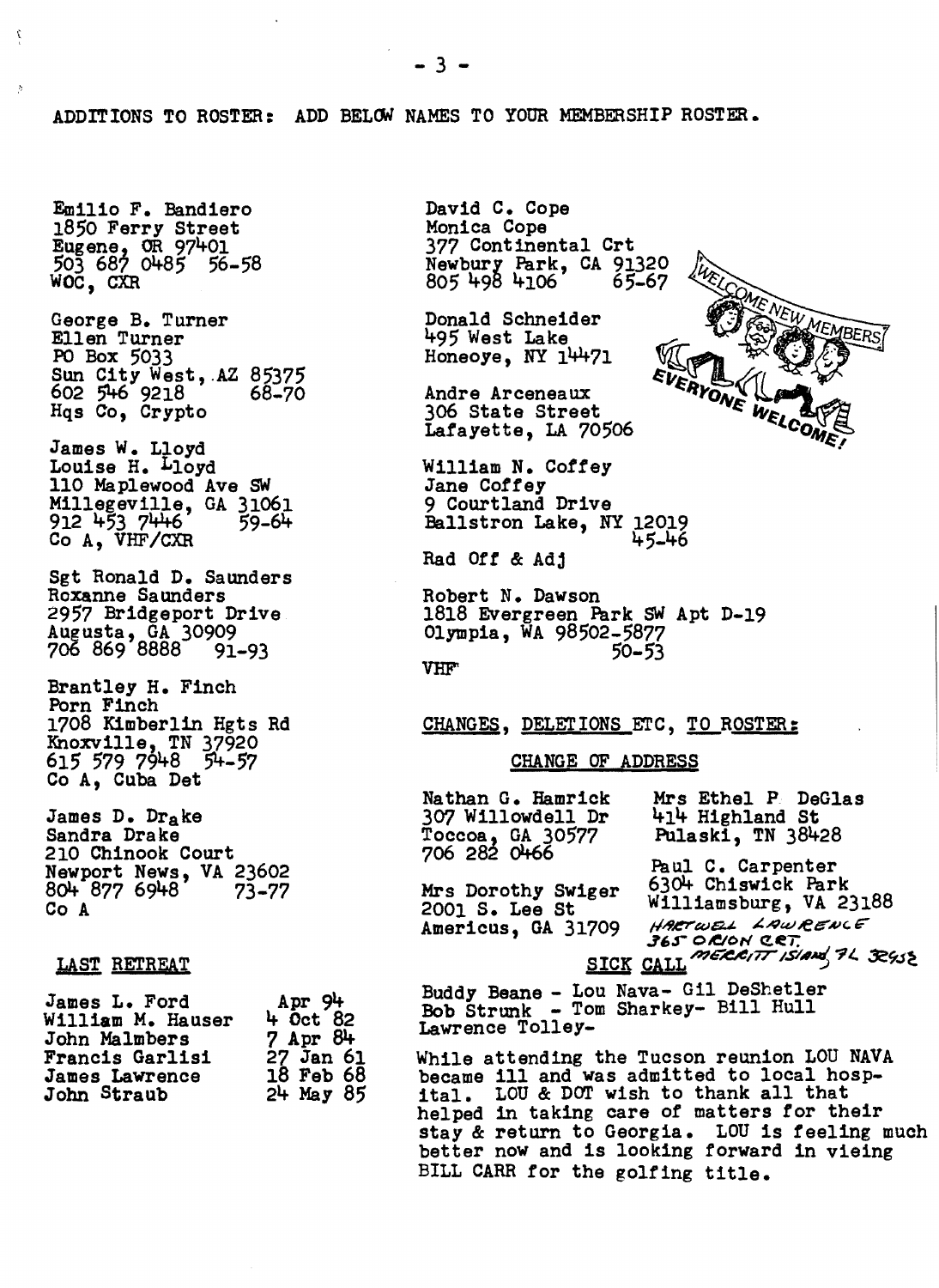BUMPER STICKER REMOVAL: Having difficulty removing old auto bumper stickers or decals? GEORGE ZENTNER has the solution. (No it is not removing the glass window or bamper) Use GOO GONE (Magic) as needed. Where does George get all this useful information? One does wonder.

ASSOCIATION OFFICERS AND ED OF DIRECTOR'S: Upon election of VICE PRESIDENT & ED OF DIRECTOR'S (2) at Tucson, the composition of the Board of Directors is as follows:

| President:<br>Vice President:<br>Directors: | John Truffa<br>Paul Muuss<br>Joseph Buccolo<br>Benton Brown<br>William Crews<br>Milton Hoopman<br>Edward O'Mara<br><b>Billy Sevier</b> | 1993-95<br>1994-95<br>1993-95<br>1993-95<br>1994-96<br>1994-96<br>1995-97<br>1995-97 |
|---------------------------------------------|----------------------------------------------------------------------------------------------------------------------------------------|--------------------------------------------------------------------------------------|
| Secretary/Treas:<br>Asst. Sec/Treas:        | David Harris<br>Charles Hornsby                                                                                                        | Indefinite<br>Indefinite                                                             |
| Past Presidents:                            | Donald Adams<br>Gil MacDonald                                                                                                          | Permanent<br>Permanent                                                               |

NEWSLETTER EDITOR: It is planned that the duties of EDITOR & POBLISHER *ot* our Association newsletter; "THE COMMUNICATOR" will be assumed by Ed of Director BILL CREWS in the very near tuture.

Bill has kindly agreed to take on the task so as to relieve the Secretary of a major work load. Exact date of this change has not been determined but will be announced later in our newsletter.<br>(THANK YOU BILL I I I )

 $\sim$   $\sim$ 

#### DCMN MEMORY LANE:

ON ONE EVENTFUL WEEK-END (1950) AT PANZER KASERNE, THE TROOPS WERE ISSUED<br>NEW M-2 CARBINES THAT HAD NEVER BEEN OUT OF THE "GREASE" THEY CAME PACKED<br>IN. THE WORD FROM THE SENIOR NCO'S WERE; "YOU DON'T GO ON PASS UNTIL ALL<br>T

NEEDLESS TO SAY THE TROOPS GOT VERY BUSY, THE MESS HALL PERSONNEL<br>GRACIOUSLY LOANED THE IMERSION HEATERS TO BOIL WATER IN, SO THAT THE TROOPS<br>COULD GET THE WEAPONS "REAL ON WHEN DROPPED IN THE BOILING WATER,<br>ALL ONE HAD TO MISSING PARTS OUT OF THE BOILING WATER. HE PUT THE PARTS IN HIS POCKETS OUT OF SIGHT. (IN ORDER TO TEACH A LESSON IT IS FRESUMED) WHEN LAST SEEN, THE TWO TROOPERS MISSING PARTS FOR THEIR CARBINES, WERE DOWN ON THEIR HANDS AND KNEES SIFTING THROUGH SAND AND GRAVEL OF ENTIRE QUADRANGLE WITH "GASPIPE ITEMS.

AFTER SIFTING THROUGH SAND AND ALL THE DIRT THE ENTIRE WEEK END WITHOUT SUCCESS, TWO "STATEMENT OF CHARGES" WERE INITIATED ON MONDAY MORNING.

THE OVER-RIDING QUESTION IS: "WHAT EVER IN THE WORLD DID W------ C. B---DO WITH THE MISSING PARTS." NO MARKET FOR THEM IN BOEBLINGEN. ONE COULDN'T<br>SWAP THE PARTS FOR REFRESHMENTS OR OTHER PLEASANT OBJECTS. WHAT A MYSTERY.

THE PHANTOM KNOWS ALL I I I I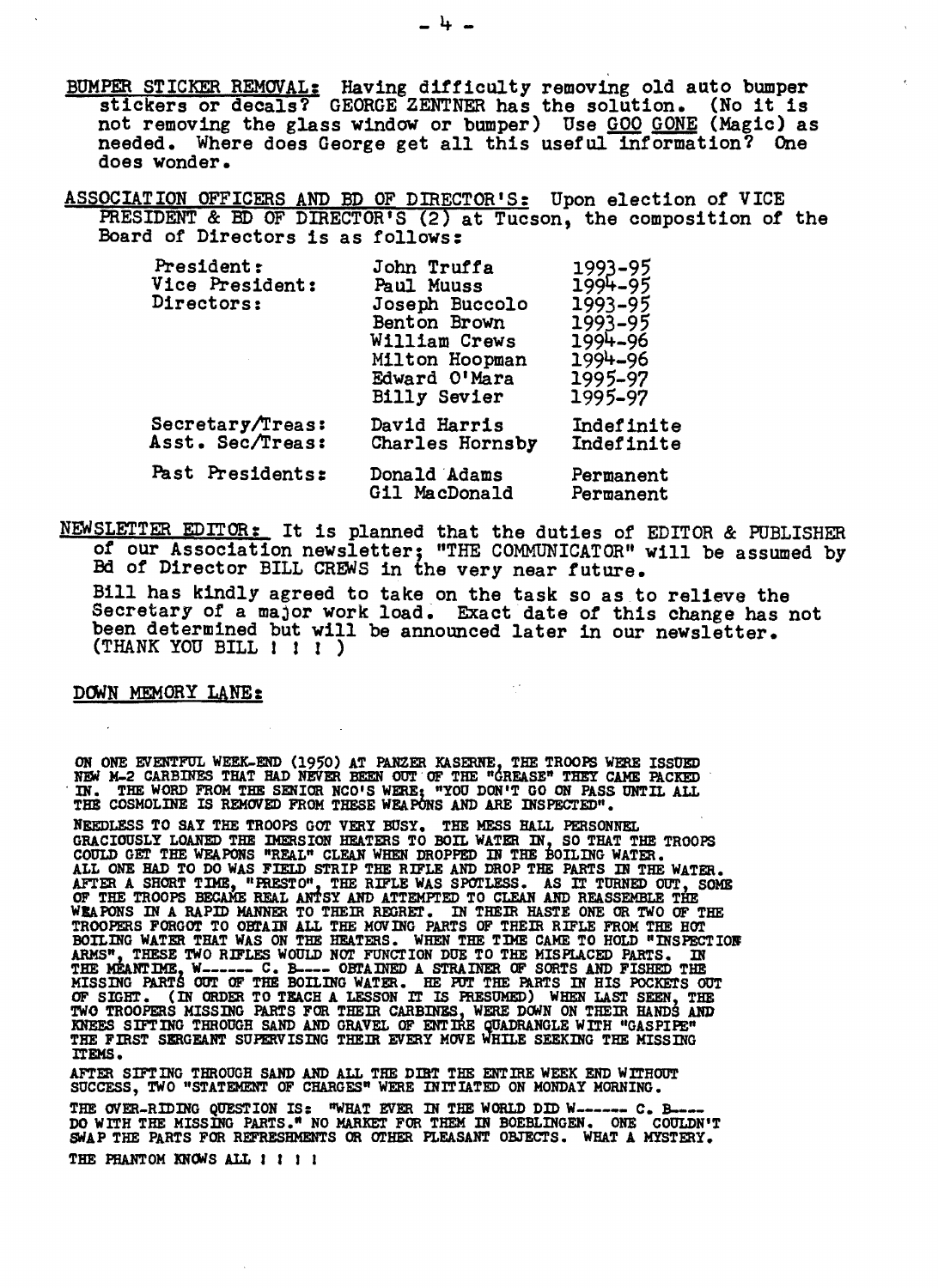#### THE PHANTOM REPORT

 $\ddot{\varepsilon}$ 

THANKS TO DON ADAMS EFFORT, OUR TUCSON REUNION WAS AN OUTSTANDING SUCESS. IT WAS GOOD TO SEE SOME OF THE BOYS FROM THE ACADEMY CLASS OF 1950 AT THE SHINDIG. ALTHOUGH THE PHANTOM DID NOTE A LITTLE GRAYING.

RUMORS WERE FLYING AROUND THERE WAS SOME TYPE OF RUMBLE WITH THE TOP EXECUTIVES. APARENTLY EVERYTHING WORKED OUT AS ALL OF THE ASSOCIATION' TOP BRASS IS STILL IN PLACE.

IT WAS GOOD TO SEE THE ELECTION OF *NEIl* BOARD MEMBERS AND ALL PLEDGING THEIR SERVICES FOR THE GOOD OF THE ASSOCIATION. THE ONLY BOARD MEMBER I HAVE A PROBLEM WITH IS "BIG" ED O'MARA. IT IS SAID THAT MRS "O" KNOCKS THE BIGGUY AROUND ON THE TENNIS COURT. JUST THINK OF THE BEATING HE MUST TAKE AT HOME ATTEND THE BOARD MEETINGS.

PETE ALVERADO, AKA- AS THE "GOLFING BANDIT" WAS DETHRONED AS THE GREATEST GOLFER OF OUR ASSOCIATION BY BILL CARR. (CARR IS WIDLY KNOWN IN SEVERAL COUNTRIES AS THE WORLDS WORSE GOLFER). THE DETHRONING OF THE BANDIT WAS NOTHING COMPARED TO THE LOSS HIS BACKERS TOOK. IT WAS SAID THAT A----D-------- (THE GOLDEN GREEK) LOST \$50.00 TO B-- S------. PETE, GET SECURITY!!! THAT GREEK WILL GET RESTITUTION ONE WAY OR ANOTHER.

**PRIOR TO DEPARTING TUCSON, IT WAS LEARNED THAT THE TUCSON POLICE DEPARTMENT**<br>ISSUED AN ALL POINTS BULLETIN FOR ONE OF OUR SENIOR MEMBERS. THE FOLLOW ING<br>REPORT WAS PROVIDED TO THE PHANTOM BY THE POLICE: " ONE OF YOUR MEMB MANUAL DESTERITY WAS SOME WHAT IMPAIRED. THUS, MOVING FOOD FROM THE WALL<br>TO HIS MOUTH PROVED MORE OF A CHALLENGE THAN HE COULD HANDLE. THE<br>ARTIFICIAL APPLE THE MEMBER OF EATING SLIPPED FROM HIS HAND AND LANDED IN<br>A NEARBY IN THE EVENT OF ARREST, DO WE HAVE "BAIL OUT MONIES"?

WE KNOW THAT THE 97TH WAS THE BEST SIGNAL SQUADRON/BATTALION IN THE ARMY, BUT ALSO ONE OF THE ARMY'S BEST BATTALIONS BAR-NONE. THERE APPEARS TO BE SOME CONFUSION IN THE MIND OF BERNIE MEWHORT AS TO WHICH WAS THE BEST<br>TROOP/COMPANY. BIG JOHN M-------, SINCE YOU RESIDE IN MELBOURNE, FLORIDA,<br>PERHAPS YOU COULD DROP OVER AND ENLIGHTEN BERNIE AS TO THIS DETAIL.

SHORTLY BEFORE DEPARTING THE REUNION, DON ADAM WAS BOASTING THAT HE HAD NOT RECEIVED ANY COMPLAINTS ABOUT THE REUNION SET-UP. THEN, ON THE VERY LAST MORNING OF THE REUNION, OUT COMES D----- B----- RAISING CANE AND BELITTLING THE COOKS THAT PREPARED THE SOS FOR THE BREAKFAST. APPARENTLY<br>THE COOK HAD NEVER SERVED IN THE ARMY. D----- STATED HE COULD MAKE BETTER SOS WITH HIS EYES CLOSED.

LET US ALL MAKE IT A POINT TO ATTEND OUR SEVENTH ANNUAL REUNION IN NEW ORLEANS. HOPEFULLY OUR SENIOR MEMBER THAT THE POLICE ARE SEARCHING FOR WILL BE OUT OF JAIL BY NEXT APRIL.

KNOXVILLE, TN, -NEWS RELEASE- : The city of Knoxville, TN is going to host a celebration of the ending of World War II to honor the veterans of that conflict, their families and the families who lost loved ones. The festivities are scheduled to take place July 4, 1995, in Knoxville at World's Fair Park, approximately 50 years after the ending of the War.

Knoxville wants to show its appreciation to those people who preserved our freedom and wants to pay tribute to those who did so by paying the ultimate price. More Information: Contact:

KNOXVILLE AREA COUNCIL FOR CONVENTIONS & VISITORS 810 CLINCH AVENUE, KNOXVILLE, TN 37901 (615) 523 7263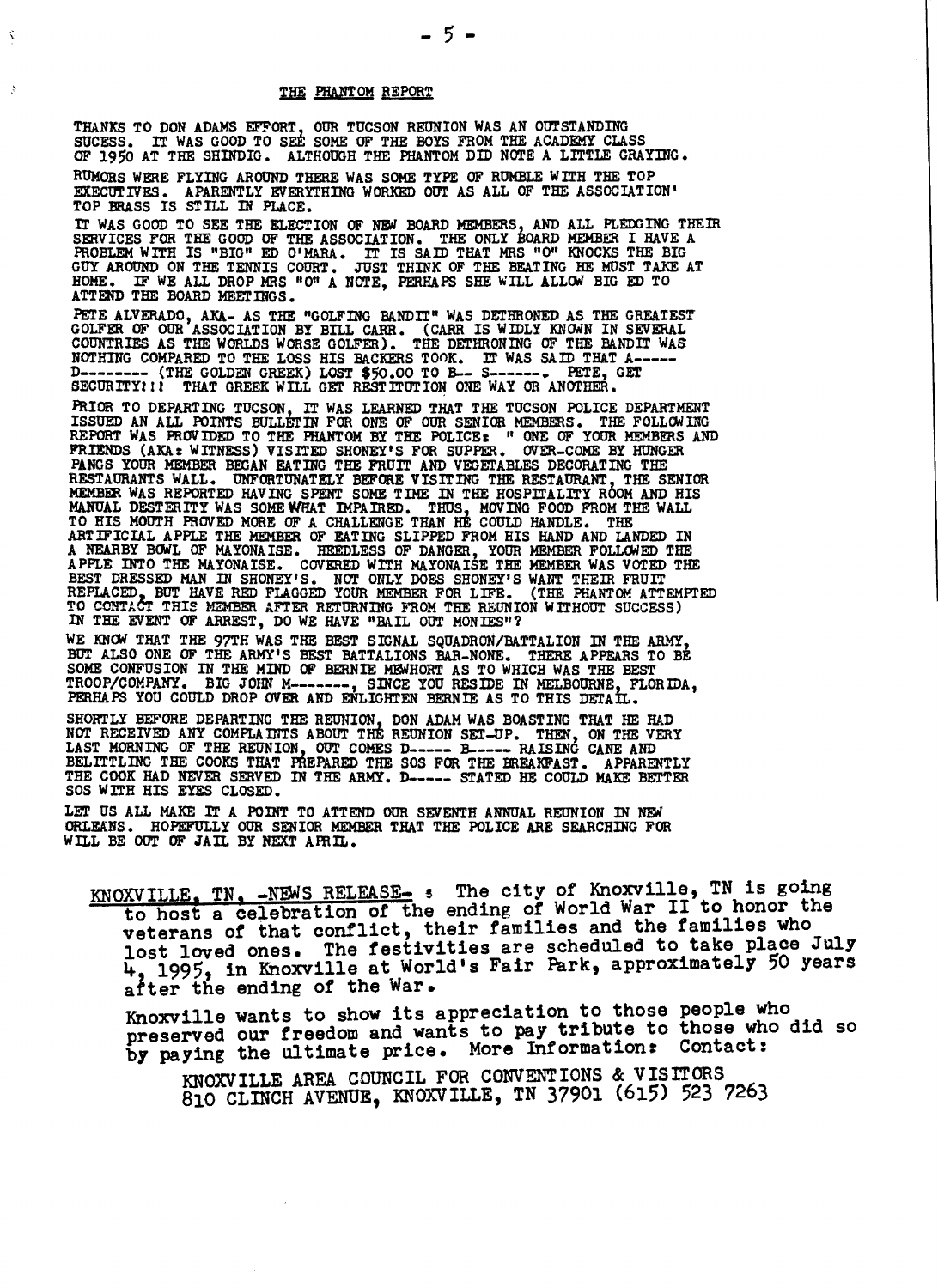#### PRESIDENTS CORNER



It is with 'the greatest pleasure that I report to you the details of my visit to the Sixth Annual Reunion held on May 4th through the 8th in Tucson, Arizona.

This vas one of the most highly organized, well planned and comfort oriented gatherings that I have ever attended. All this was due to our most capable hosts, Don and Jane Adams who spent many long hours and days in planning every minute detail.

To those members who were unable to attend, words cannot adequately express the feeling of camaraderie that prevailed throughout the Convention and particularly at the Banquet.

Under the capable supervision of Charles Hornsby a flag ceremony vas conducted which was one of the highlights of the Banquet. This consisted of the presentation of our very own Battalion Colors, to which were attached the three Battle streamers. The honors were performed by MG (Ret) Albert Crawford, SMG (Ret) Robert Sentell and MSG (Ret) Joseph Milici. Many thanks are due those members who purchased raffle tickets making it possible to acquire our own Battalion Colors.

The "Jim Austin Achievement Award" presented to those individuals who have, made significant contributions to the "Common Good" of our Association was giVen, retroactively from 1989 through 1993, to the following members. Dave Harris, Larry McMillan, Ken Masters, Don Adams, Joe Milici, Gil McDonald and Bernie Mewhort.

Our deepest thanks to Charo1ette Sbragia for her donation of a beautiful Afghan, hand made wall covering, displaying the Crest and patches of our 97th Signal. Also to all those who were so gracious in donating ever so many door prizes.

All our thanks for a job well done to our departing officers, George Zenter, Vice President, Bob Sentell and Jack Gross, Board of Directors.

Congratulations to our incoming officers who have been chosen to lead our Association for the coming year. With your support and cooperation I am confident that they will achieve their goal.

### Oh Well, It Is My Country

By Nellie Schleuter Hernando, Florida I ..., where the control of the control of the control of the control of the control of the control of the control of

The time had come for having fun, .,. the dark wiIh heart heavy with dread•• , Yep, it was mine, it was in my name.<br>It said, "Congratulations, son, You're fixing to learn what it's all about!"

I did what they said, and packed up my gear, The Then out to the drill sergeant, big and mean. next thing I knew they'd cut off my hair. The contract the first, right, not gee and haw, The physical was something to write home about,<br>All the shots; oh my, they left nothing out, They issued our uniforms large and small, They in the roars, "or I'll get rough."<br>Whether they fit meant nothing at all. Six weeks of torture and boot camp is done. Whether they fit meant nothing at all.<br>Then came the boots heavy as lead, Wear them all day, you'll wish you were dead.<br>Oh, but they had to be shiny and clean, Oh, but they had to be shiny and clean." ... Saying, "Son, we need you to go overseas.<br>Or else your next duty was cleaning the latrine. Now many years have passed away.

You'd collapse on the bunks with the Sarge's shout, ... AI long last I'd reached twenty-one, "In five more minutes the lights go out!"You'd lie in The time had come for having fun, Then reveille sounds and it's up out of bed. Then make it up with the sheets so tight. It said, "Congratulations, son, you can bounce a quarter plum out of sight ;<br>Your happy-go-lucky days are done! (Off to the mess hall, in dawn's early light Your happy-go-lucky days are done! . Off to the mess hall, in dawn's early light,<br>So pack up your gear, and move it out, . . . . . . . . A bunch of sleepyheads, boy what a sinhit A bunch of sleepyheads, boy what a sight! :'./';. Db, well, it's *for* my *COUnll'y.* Oh. well. It'II.'or my *coUntry, ........*,' Back to the barracks and make it clean. Yells the biggest man I ever saw. His voice is loud and he looks so tough, "Now fall in," he roars, "or I'll get rough." We'll get a pass and have some fun. We'll get a pass and have some fun.<br>Wrong, Uncle Same was still pointing at me,

or the correct dumy was determined the lattine.<br>
Now many years have passed away, and anything that heavy move without wheels.<br>
Subject Dh, well, it's for my country. Most of us are bald or gray, and anything that heavy mo But one thing I'm sure we all agree. WHO IS THIS ? ? ? ? ? ?<br>About as hard as sleeping on the floor, with beds galore.<br>About as hard as sleeping on the floor, with the fight is the state of the state our country. IS IT : C



B. SENTELL - B. SEVIER -J. TRUFFA - G. ZENTNER - AND OTHER 97TH "JOCKS"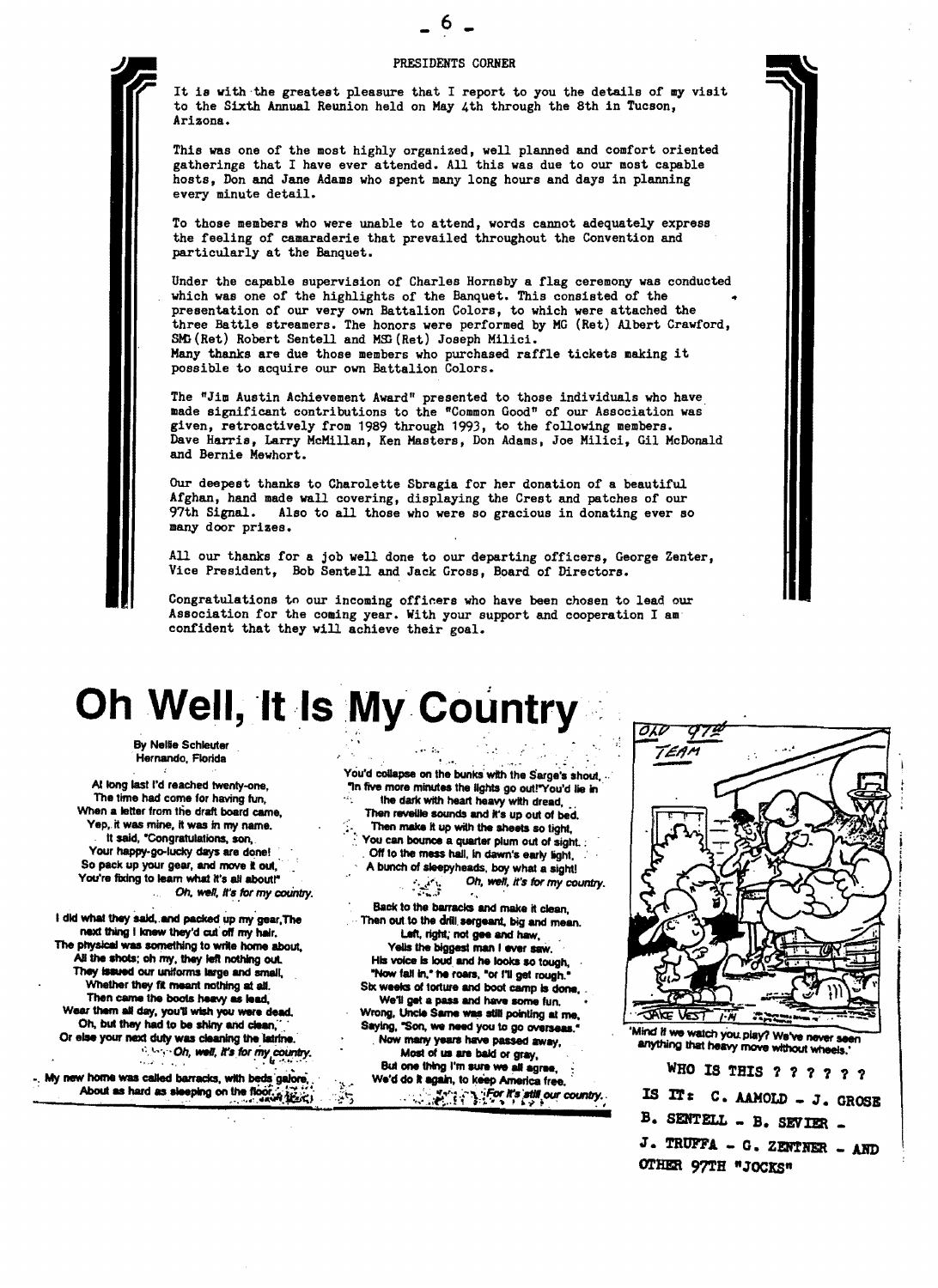ATTENDEES AT THE 97TH SIG BN ASSN REUNION,  $5 - 8$  MAY 199<sup>1</sup>, TUCSON, AZ.

 $-7 -$ 

DON & JANE ADAMS GRADY & BESS BANISTER PETE & MIEKO ALVERADO DON &: MABEL ALLEN BILL &: ROY ARNDT DENVER BARNES WILLIAM & JANIS BAKER PETE & GLORIA BESSELMAN RAY BROWN BUD & JAN BROWN HARLEY &: BETTY CARRIGER **BILL CARR** ART &: MOLLY CRONK A.J. & DOROTHY CZYZEWSKI AL &: BETTE CRAWFORD BILL & FRIEDA CREWS ALGER &: JANIS CHEVALIER ANGELO &: LILO DEMOPOLIS FORREST DECKER GIL & MI DESHETLER DON, JULIA &: DERYX DAMON MAX &: MARGY DITTMAR JOHN & VERA DOWNING BOBBY &: KATIE FRANK ROY GIULIANO MARIANNE CARRIER DAVE &: GLORIA BARRIS

HILT &: ELSA HIGHSMITH HILT HOOPMAN &: DAVE TURNER BILL &: JOAN BULL CHARLES & EDITH HORNSBY HERBERT &: NATALIA JACKS ANDREW JACKS CLAUDE HARRIS JON &: DIANE HEIRZER RALPH &: GWEN KEEFER GEORGE LUXETICB HARTWELL & LOTTI LAWRENCE **MAX KREWSON** JIMMY &: PATR ICIA MEARES PAUL &: ROSA MUUSS  $GIL$  & OLGA MacDONALD JOE MILICI JOHN & ROSES MEDINGER RON &: JO MOSIER RAY & RUTH MAKI **ERUCE & MARGARET MERRY** EMERICK & LOUISE MILLIER BERNIE &: ELLA. MiWHORT TOMMY & BETTE MALCOLM MINOTT & VELMA OPDYKE ED & GERRI O'MARA<br>JAMES & HELENE O'KELLY LOU ORNELAS

CERENE &: MARY PAUL DARIS PINKSTON LOU & DOROTHY NAVA JOPN & JEAN RIVERS DAVE &: DEE RADKE SAM & OFILIA SANCHEZ ROBERT SENTELL ROCKY SENTELL TOM &: JEAN SIPPOLA. ROLF & LOIE SCHUMANN HARVEY &: URSULA. SPENCER W.T. & MARDEAN SMITH BOB &: ARDITH STRUNK BILLY & JAN SEVIER JOHN.&: HELGA. SMITH PEARL STUTZMAN ROBERT & ETHEL THOMSON ROBERT THOMAS JOHN TRUFFA TONY &: SUE VEGA HARRY & MARIA WINTERS JIMMIE WATSON DON & JACI WOODS ANDREW & MAUREEN WHITTON LOUIS &: ANN YOUNG RUTH YOUNG GEORGE ZENTNER HARRY &: MARY ZANDER

### **Aformer soldier finally finds long-lost buddy after 43 years**

BY IfEIDI GucK **CORRESPONDENT** 

Reprinted From: "THE BEACON" THE VIRGINIAN-PILOT 11 Feb 94

While flipping through the worn-<br>pages of a black-and-white photo album. Otis Drake pointed to a collage of photos featuring two young servicemen in uniform. One of the men was Drake, the other his friend, Forrest Duke. The men became good friends while stationed at Camp Croft, S.C., in 1945.

They had a lot in common, Drake They had a *lot* in common, *Drame*<br>said. Both were married, and both-<br>loved guns and bunting. Often they<br>played pool at the USO and ran erplayed pool at the USO and ran er-

"Our biggest difference was that I smoked and he didn't and he liked beer and I couldn't stand it." Drake asid, Isushing.

Eventually the friends left the camp and then the military, but corresponded for three years.

But all that changed one day<br>when a letter Druke sent to Duke was returned stamped with a message that said no one lived at that address and the street no longer existed. Thinking the post office erred, Drake wrote again and again<br>- but to no avail.

And so began Drake's 43-yearlong search for his friend, a search that culminated in victory last month when Drake found Duke's

نبين

phone number and address in Hyde Park, N.Y., through a military search service. Drake and his long-lost buddy Duke reminisced for two hours on

the phone and have already made<br>plans to see each other this summer.<br>"It was a long haul, and I finally

won," Drake said, beaming. Drake, 76, sat in his West Ocean

View home, surrounded by letters, legal papers and rejection notices some current, some yellowed with age. But he saved them all, proof of a search that sometimes got him so frustrated he'd quit but never for long.

He wrote to the Department of Personnel for the Army, Social Se-~CUriIJ aIJIces, to and senators. None could give him the location of his friend unless he was a family member or needed it for

"I didn't know what to do, didn't<br>know how to contact him," Drake, a retired crane operator, said. "That went on about one year or two. I wondered what he was doing, how he was getting along. This is where I started my long search."

He researched newspapers in the area of Dub's last address and asked the newspapers to print letters to the editor about his search for his friend. Drake received some responses from readers, but none that helped.

He wrote to the Bureau of Vital Records and Health Statistics, signed documents in his wife's name hoping that would help, put an ad in the magazine Veterans of Foreign Wars and even sent money to different people on talk shows who claimed they could find anyone. All he got back from them<br>were canceled checks.<br>He smiled, recalling how he re-

ceived Duke's number in the mail three weeks ago.

"That was it. That made my day," he said. "After 42 or 43 years of JauchiDI. - but to .,aftiL iIpl purpIIIIIS. cbIIIIlIIc that 1UCker. dIat'. act to be TIle fIieadI bape to visit ac:h

Drake got the number in the mail around noon on Jan. 8 but didn't call until 7:30 p.m. because, he said, "I was dreading to call. I didn't<br>want to be let down."

He recalled how a woman answered the phone. He asked her if it was the residence of Forrest R. Duke, his friend. She replied, "Yes," then put Duke on the phone.

They talked for almost two hours, reminiscing about the service, talkreminiscing about the service, taking<br>ing about children, their jobs, and<br>the stunts they used to pull in the<br>Amou Amry.

And then the conversation stopped.

Duke's wife, who was on another phone listening, said her husband was so emotional he couldn't talk.

When he recovered, they talked again. Duke said he had tried to reach Drake but couldn't. Both families had moved so often that<br>they lost track of each other.

"He was having the same trouble but the only thing was he wasn't as hardheaded as I was," Drake said.<br>Jaughing.

other this summer.

 $\mathcal{L}$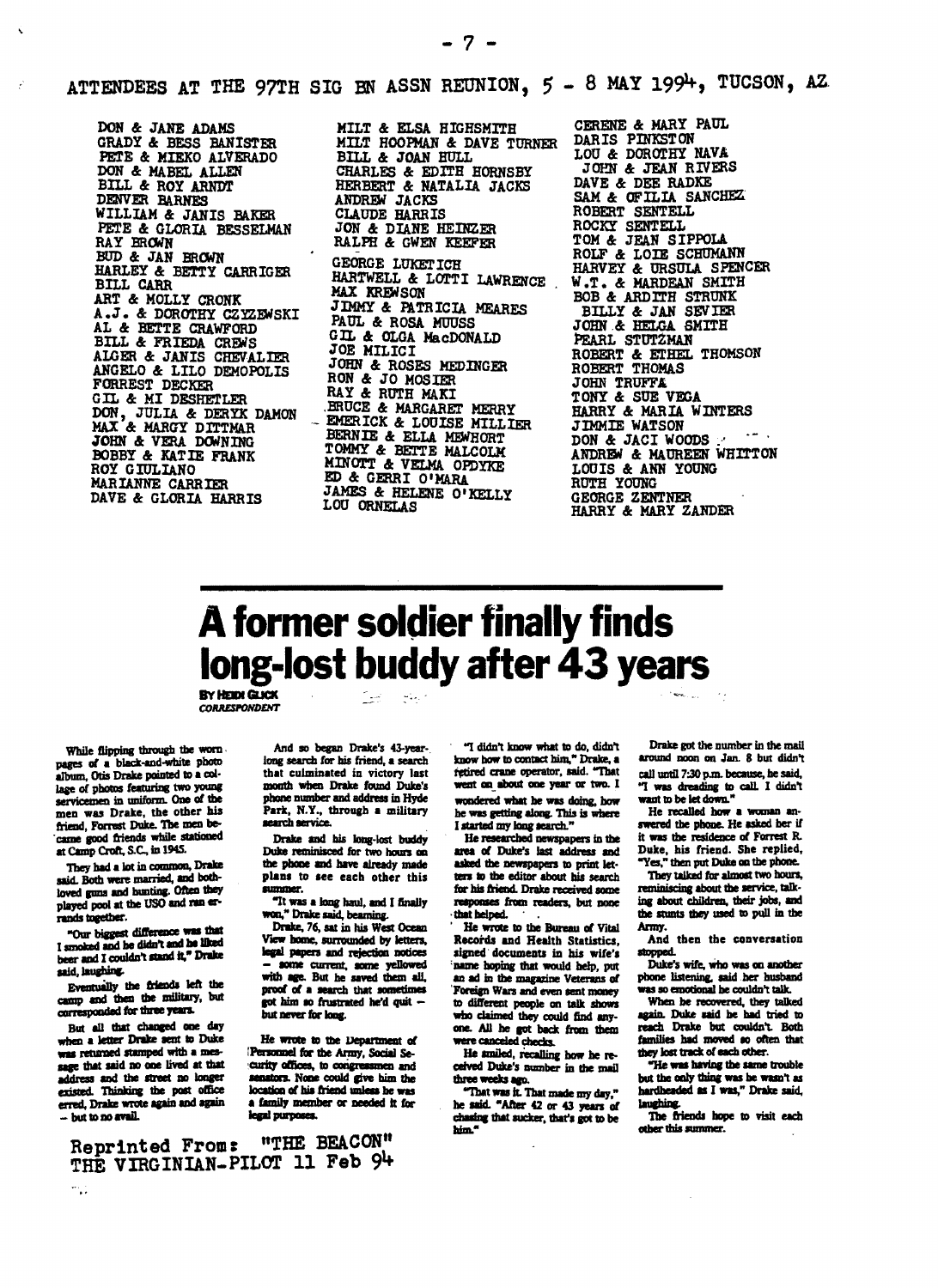#### MESSAGE FROM "SAM SANCHEZ";

The City of Corpus Christi is preparing to welcome the 97th Signal Battalion Association for the Associations' reunion in<br>1996. The City Tourist Bureau has promised and almost guaran The City Tourist Bureau has promised and almost guaranteed 70-80 degree weather during the week we are here in Corpus Christi. They are also planning to program the normal spring rains $<sup>3</sup>$ </sup> that fall during that time of the year to fall during the last quarter of 1995. How·s that for accommodation, HA HA. They are also planning to have shuttle services from the hotel to the shopping malls, and some other things that are still in the planning stages. The weather will be good, the food great,the hotel should finish remodeling by then, the rooms should be nice, the atmosphere outstanding for partying or liesure, and of course all your friends<br>will be here. So, as we say in South Texas, "You all come, Amigos" So, as we say in South Texas, "You all come,Amigos."<br>xt news letter, Sam. More in the next news letter,

Just arrived 97th Signal Battalion (Crest) patches. These patches may be put on "Blazers, Hats, Jackets, etc. The patches can make an old jacket look new and a new jacket look better, and may be attached by sewing, Velcro (Sticky Tape), sew on snaps or glue.<br>The price is \$5.00 each plus a SASE. Make check or money order

payable to: "97th Sig Bn Assn". If you have questions call or write to:

Samuel B. Sanchez-3401 Harold Dr., Corpus Christi, TX 78415  $(512)$  851 5089

Also available is a good supply of 97th: CAPS, BATTALION CREST, CONSTABULARY & 97TH DECALS, SEVENTH ARMY & CONSTABULARY SHOULDER<br>PATCHES, TOOTHPASTE TUBE SLIDERS AND 51ST YEAR COMMEMORATIVE COINS.

COINS:  $$3.00$  EA-4 FOR \$10.00 PLUS \$2.00 POSTAGE<br>CAPS:  $$5.00$  97TH CREST: \$3.25 / \$6.00 Poin \$5.00 97TH CREST: \$3.25 / \$6.00 Pair 97TH DECALS: 3@ \$2.00 - US CONSTABULARY DECALS: \$3@ \$2.00 US Constabulary Patch: \$3.50 Seventy Army Patch: \$1.75 ALL ORDERS: \$1.25' POSTAGE

What's the difference between a room at a Red Roof Inn and one at an expensive hotel?

### At 3:00 a.m., it's hard to tell.

clean, comfortable room at a Red<br>Roof Inn or a clean, comfortable hotel. That is, until you wake up room at a much more expensive

\ A ost of your time in a hotel is you find out how much more you to insure that the appropriate rates 1Vlspent with your eyes doled. pay at those other places for the few are extended. For reservations at IV I spent with your eyes closed. pay at those other places for the few are extended. For reservations at So most of the time it's pretty hard extra amenities you rarely even use. any of our more than 200 Inns, call: to tell whether you're sleeping in a If you use them at all. So when you .<br>clean, comfortable room at a Red want a great room at a great price, and don't want to pay for more than you use, Hit the Roof. Red Roof Inns. It is strongly advised that and look at your bill. That's when make your reservations in advance Call 1-800-THE-ROOF



To insure appropriate rates are extended, please use your  $VP+$  Number: 'CP500315